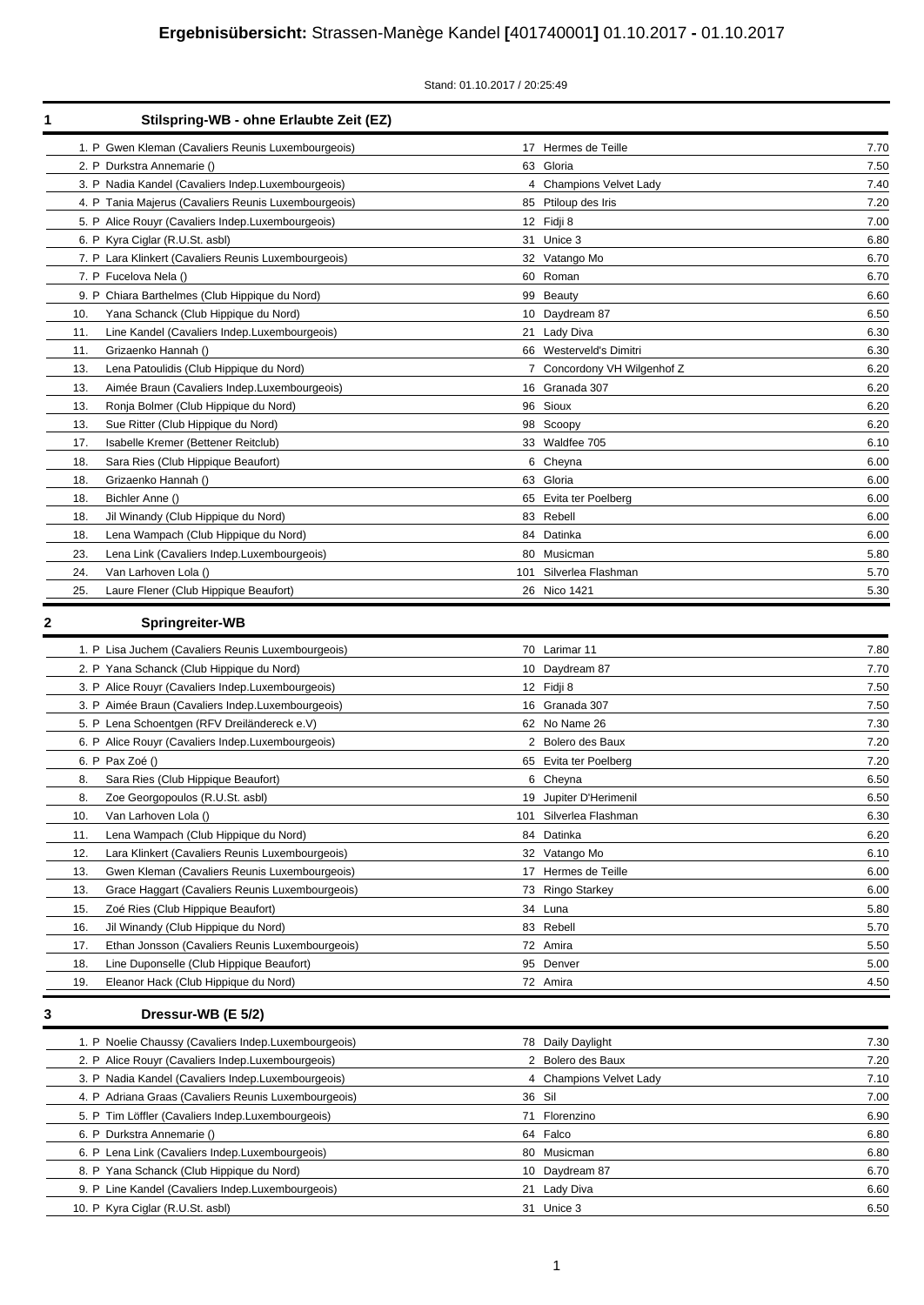# **Ergebnisübersicht:** Strassen-Manège Kandel **[**401740001**]** 01.10.2017 **-** 01.10.2017

| 11. | Julie Graul (Cavaliers Indep.Luxembourgeois)      | 15 Gradua T                  | 6.40 |
|-----|---------------------------------------------------|------------------------------|------|
| 11. | Anna Konsbruck (Cavaliers Indep.Luxembourgeois)   | 24 Louronbeau                | 6.40 |
| 11. | Milly Harpes (Cavaliers Reunis Luxembourgeois)    | 86 Sulary Chanel             | 6.40 |
| 14. | Laure Flener (Club Hippique Beaufort)             | 26 Nico 1421                 | 6.30 |
| 14. | Fucelova Nela ()                                  | 60 Roman                     | 6.30 |
| 14. | Laura Quazzotti (Cavaliers Reunis Luxembourgeois) | 67 Bright Diamond S          | 6.30 |
| 14. | Lisa Juchem (Cavaliers Reunis Luxembourgeois)     | 70 Larimar 11                | 6.30 |
| 14. | Aimee Wolff (Club Etrier Pegasus)                 | 76 Johnny 161                | 6.30 |
| 14. | Koster Laura ()                                   | 91 Gerico                    | 6.30 |
| 20. | Eliane Tremong (R.U.St. asbl)                     | 42 Sir Edward de Canterville | 6.20 |
| 20. | Bichler Anne ()                                   | 65 Evita ter Poelberg        | 6.20 |
| 20. | Grizaenko Hannah ()                               | 66 Westerveld's Dimitri      | 6.20 |
| 20. | Alice Rouyr (Cavaliers Indep.Luxembourgeois)      | 81 Balou 824                 | 6.20 |
| 24. | Grizaenko Hannah ()                               | 63 Gloria                    | 6.00 |
| 25. | Adjia Sylla (Cavaliers Reunis Luxembourgeois)     | 20 Khalif 11                 | 5.80 |
| 25. | Sue Ritter (Club Hippique du Nord)                | 98 Scoopy                    | 5.80 |
| 27. | Angelina Di Stefano (Club Etrier Pegasus)         | 20 Khalif 11                 | 5.60 |
| 28. | Sportelli Doriana ()                              | 100 Lillie K                 | 5.50 |
| 29. | Tania Majerus (Cavaliers Reunis Luxembourgeois)   | 85 Ptiloup des Iris          | 4.50 |
|     |                                                   |                              |      |

# **4 Dressurreiter-WB (RE 1)**

| 1. P Burg Liz $()$                                            | 90 Kiss Me                   | 8.00 |
|---------------------------------------------------------------|------------------------------|------|
| 2. P Milly Harpes (Cavaliers Reunis Luxembourgeois)           | 86 Sulary Chanel             | 7.60 |
| 3. P Pax Zoé ()                                               | 65 Evita ter Poelberg        | 7.50 |
| 4. P Tim Löffler (Cavaliers Indep.Luxembourgeois)             | 71 Florenzino                | 7.40 |
| 4. P Aimee Wolff (Club Etrier Pegasus)                        | 76 Johnny 161                | 7.40 |
| 6. P Lena Schoentgen (RFV Dreiländereck e.V)                  | 62 No Name 26                | 7.20 |
| 7. P Julie Graul (Cavaliers Indep.Luxembourgeois)             | 15 Gradua T                  | 7.10 |
| 8. P Marie Texter (Cavaliers Indep.Luxembourgeois)            | 8 Conny 376                  | 7.00 |
| 8. P Jil Ries (Club Hippique Beaufort)                        | 34 Luna                      | 7.00 |
| 10. P Anna Konsbruck (Cavaliers Indep.Luxembourgeois)         | 24 Louronbeau                | 6.80 |
| 10. P Koster Laura ()                                         | 91 Gerico                    | 6.80 |
| 12. P Laura Georges (Cavaliers Indep.Luxembourgeois)          | 25 Mathy 5                   | 6.70 |
| 13. P Ronja Bolmer (Club Hippique du Nord)                    | 97 Baldo                     | 6.60 |
| 14. P Lyana Spitoni (Cavaliers Indep.Luxembourgeois)          | 29 Saargau Daria             | 6.50 |
| 14. P Lara Klinkert (Cavaliers Reunis Luxembourgeois)         | 32 Vatango Mo                | 6.50 |
| 14. P Durkstra Annemarie ()                                   | 64 Falco                     | 6.50 |
| 14. P Lisa Juchem (Cavaliers Reunis Luxembourgeois)           | 70 Larimar 11                | 6.50 |
| Alice Rouyr (Cavaliers Indep.Luxembourgeois)<br>18.           | 2 Bolero des Baux            | 6.40 |
| Gronimus Theressa ()<br>18.                                   | 63 Gloria                    | 6.40 |
| 20.<br>Aimée Braun (Cavaliers Indep.Luxembourgeois)           | 16 Granada 307               | 6.30 |
| 21.<br>Marguy Hilger (Cavaliers Indep.Luxembourgeois)         | 56 Bounty K                  | 6.20 |
| 21.<br>Kim Morth (Cavaliers Indep.Luxembourgeois)             | 93 Pablo Black Socks         | 6.20 |
| 23.<br>Cathlien Broodman (Cavaliers Indep.Luxembourgeois)     | 43 Gabriel                   | 6.10 |
| 23.<br>Magali Wagner (Cavaliers Indep Luxembourgeois)         | 52 Violetta K                | 6.10 |
| 25.<br>Svenja Disewiscourt (R.U.St. asbl)                     | 45 Patricia                  | 6.00 |
| 25.<br>Grace Haggart (Cavaliers Reunis Luxembourgeois)        | 73 Ringo Starkey             | 6.00 |
| 27.<br>Zoé Ries (Club Hippique Beaufort)                      | 11 Felina 133                | 5.90 |
| 27.<br>Lara Estgen ()                                         | 89 Noname                    | 5.90 |
| 29.<br>Isabelle Kayser (Cavaliers Indep.Luxembourgeois)       | 26 Nico 1421                 | 5.80 |
| 29.<br>Noémie Mais (Cavaliers Reunis Luxembourgeois)          | 40 Vicky                     | 5.80 |
| 29.<br>Tania Majerus (Cavaliers Reunis Luxembourgeois)        | 85 Ptiloup des Iris          | 5.80 |
| 29.<br>Maya Link (Cavaliers Indep.Luxembourgeois)             | 94 Greenwood Rubina          | 5.80 |
| 33.<br>Paola Schuler (Club Hippique du Nord)                  | 14 Florio Grosso             | 5.70 |
| 34.<br>Sara Ries (Club Hippique Beaufort)                     | 35 Pistache X Della          | 5.60 |
| Lily Haas (Cavaliers Reunis Luxembourgeois)<br>35.            | 39 King                      | 5.50 |
| Eliane Tremong (R.U.St. asbl)<br>35.                          | 42 Sir Edward de Canterville | 5.50 |
| Elia Martinovska (Cavaliers Reunis Luxembourgeois)<br>37.     | 69 Rexy                      | 5.00 |
| 37.<br>Anna-Lina Kamenitzer (Cavaliers Reunis Luxembourgeois) | 72 Amira                     | 5.00 |
| 37.<br>Thinnes Emilia ()                                      | 92 Calypso                   | 5.00 |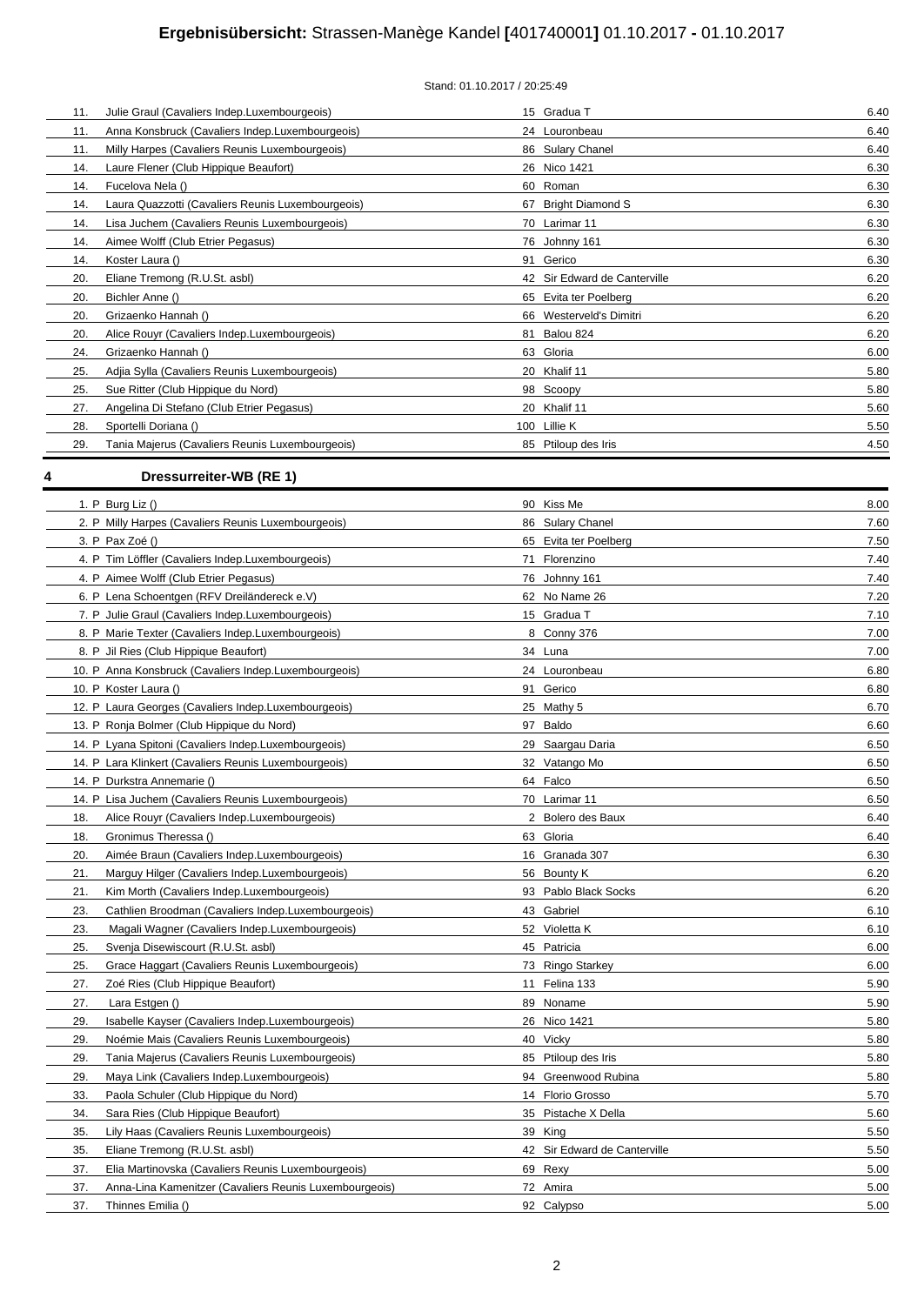# **Ergebnisübersicht:** Strassen-Manège Kandel **[**401740001**]** 01.10.2017 **-** 01.10.2017

|                                                          | Stand: 01.10.2017 / 20:25:49 |      |
|----------------------------------------------------------|------------------------------|------|
| Olivier Klein (Cavaliers Indep.Luxembourgeois)<br>37.    | 102 Yakari                   | 5.00 |
| Audrey Windels (Cavaliers Reunis Luxembourgeois)<br>41.  | 69 Rexy                      | 4.80 |
| Charlotte End (RSG Saarburg 79 e.V.)<br>42.              | 105 Püppi                    | 4.50 |
| Führzügel-WB Pony<br>5/1                                 |                              |      |
| 1. P Arendt Lisa ()                                      | 47 Ricki K                   | 8.00 |
| 2. P Eve Spitoni (Cavaliers Indep.Luxembourgeois)        | 29 Saargau Daria             | 7.00 |
| 3. P Bianca Westlund (Cavaliers Reunis Luxembourgeois)   | 75 Mulle                     | 6.80 |
| 4. P Coimbra Noah ()                                     | 49 Buddy K                   | 6.50 |
| 4. P Guidice Luisa ()                                    | 50 Spencer K                 | 6.50 |
| 4. P Aurélie Kaufmann (Cavaliers Reunis Luxembourgeois)  | 104 Leo                      | 6.50 |
| Führzügel-WB Pony<br>5/2                                 |                              |      |
| 1. P Lou Michels ()                                      | 49 Buddy K                   | 8.00 |
| 2. P Lilly Faber ()                                      | 48 Pepito K                  | 7.00 |
| 3. P Mia-Sophie Kurz (RSG Saarburg 79 e.V.)              | 105 Püppi                    | 6.80 |
| 4. P Léa Pesole ()                                       | 47 Ricki K                   | 6.50 |
| 4. P Mila Thyes ()                                       | 50 Spencer K                 | 6.50 |
| Reiter-WB Schritt - Trab - Galopp<br>6/1                 |                              |      |
| 1. P Yana Molitor (Cavaliers Indep.Luxembourgeois)       | 53 Tim K                     | 6.90 |
| 2. P Mia Mergen (Cavaliers Reunis Luxembourgeois)        | 57 Twister K                 | 6.80 |
| 3. P Marguy Hilger (Cavaliers Indep.Luxembourgeois)      | 56 Bounty K                  | 6.70 |
| 4. P Marinucci Mia ()                                    | 21 Lady Diva                 | 6.60 |
| 5. P Charlotte Ferres ()                                 | 52 Violetta K                | 6.50 |
| 5. P Sarah Kandel ()                                     | 54 Ruby K                    | 6.50 |
| 7. P Darné Claire ()                                     | 58 Rosie K                   | 6.20 |
| 8. P Monjanel Ines ()                                    | 48 Pepito K                  | 6.00 |
| 6/2<br>Reiter-WB Schritt - Trab - Galopp                 |                              |      |
| 1. P Svenja Disewiscourt (R.U.St. asbl)                  | 45 Patricia                  | 7.20 |
| 2. P Silka Marie-Christine ()                            | 53 Tim K                     | 7.10 |
| 3. P Sandrine Michaelis (Cavaliers Indep.Luxembourgeois) | 56 Bounty K                  | 6.90 |
| 4. P Fairbrans Emma ()                                   | 57 Twister K                 | 6.60 |
| 5. P Victoria Dusemon (Cavaliers Indep.Luxembourgeois)   | 51 Brenda K                  | 6.50 |
| 6. P Dos Santos Joya ()                                  | 52 Violetta K                | 6.40 |
| 6. P Tiana Gales ()                                      | 55 Paulchen K                | 6.40 |
| 8. P Charlotte End (RSG Saarburg 79 e.V.)                | 105 Püppi                    | 5.50 |
| 6/3<br>Reiter-WB Schritt - Trab - Galopp                 |                              |      |
| 1. P Mass Zoé ()                                         | 57 Twister K                 | 7.20 |
| 2. P Magali Wagner (Cavaliers Indep.Luxembourgeois)      | 54 Ruby K                    | 7.00 |
| 3. P Lizer Marta ()                                      | 55 Paulchen K                | 6.60 |
| 4. P Lara Lanners ()                                     | 53 Tim K                     | 6.50 |
| 4. P Meyers Michelle ()                                  | 88 Choco                     | 6.50 |
| 6. P Queta Seinabou ()                                   | 52 Violetta K                | 6.40 |
| 7. P Chanelle Delage ()                                  | 56 Bounty K                  | 5.80 |
| 8. P Céline Schmit (Club Hippique du Nord)               | 104 Leo                      | 5.30 |
| 6/4<br>Reiter-WB Schritt - Trab - Galopp                 |                              |      |
| 1. P Lily Haas (Cavaliers Reunis Luxembourgeois)         | 39 King                      | 7.20 |
| 2. P Cathlien Broodman (Cavaliers Indep.Luxembourgeois)  | 43 Gabriel                   | 6.90 |
| 3. P Thalia Kurtze (Cavaliers Indep.Luxembourgeois)      | 103 White Chocolate          | 6.70 |
| 3. P Lynn Schneider (Club Hippique du Nord)              | 104 Leo                      | 6.70 |
| 5. P Ethan Jonsson (Cavaliers Reunis Luxembourgeois)     | 72 Amira                     | 6.20 |
| 6/5<br>Reiter-WB Schritt - Trab - Galopp                 |                              |      |
| 1. P Jil Ries (Club Hippique Beaufort)                   | 34 Luna                      | 7.30 |
| 2. P Audrey Windels (Cavaliers Reunis Luxembourgeois)    | 69 Rexy                      | 7.20 |